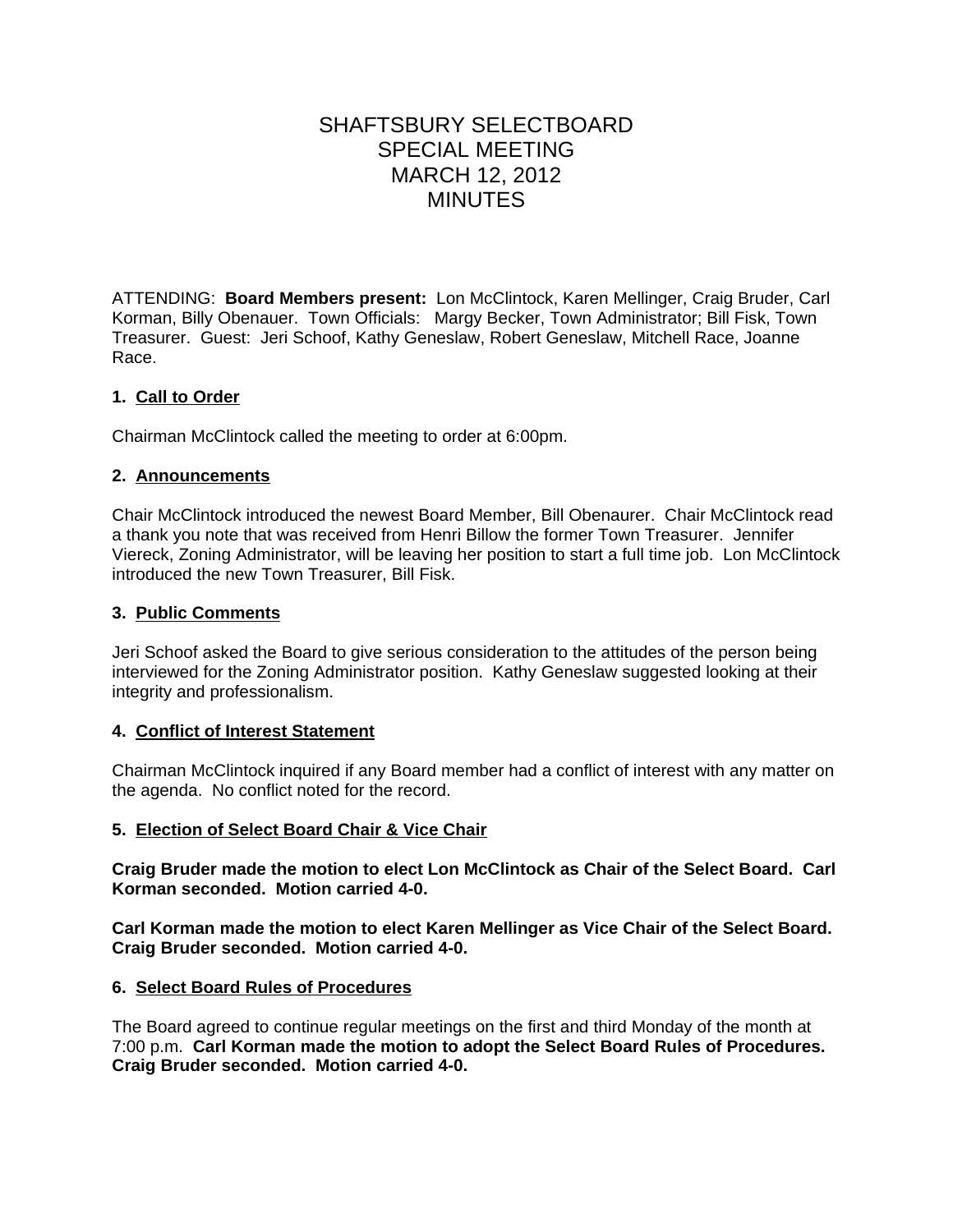# **Town Officer Appointments**

#### **a. Annual Appointments**

## **Craig Bruder made the motion to appoint Jim White as Tree Warden. Carl Korman seconded. Motion carried 4-0.**

## **b. Trustee of Public Funds**

The Selectboard will make an appointment to fill this position, since the position remains vacant after Town Meeting elections.

## **c. Development Review Board**

The Select Board will meet with the DRB members on March 19th.

## **d. Planning Commission**

The Select Board will meet with the Planning Commission members on March 19th.

## **8. FY 2013 Budget Amendments**

Amendments to revenues on line 65, Operating Transfers in fire truck reserve fund in the amount of \$59,000. In Expenses under line 465, Debt Service; highway truck in the amount of \$33,3000 and fire truck in the amount of \$80,000.

# **9. Transition of Treasurer's Office**

Bill Fisk thanked Margy Becker and Henri Billow for all their help and support during the transition. Bill Fisk has set up meetings with department heads and organizations. The Assistant Treasurer position will remain open for now.

#### **10. Bid Award-Engineering Services for Permitting Town Garage site**

New bids will be asked from MSK and Long Trail Engineers using a different surveyor, to avoid a conflict of interest utilizing D.T. Mance Associates. Surveying the town-owned landfill parcel entails surveying boundaries to property owned by Trevor Mance.

#### **11. Bid Award Cemetery Mowing**

No bid awarded at this time. Margy Becker will be checking references on two of the bidders. Margy Becker and Carl Korman will work on setting guidelines for the bid process.

#### **12. Other Business**

Margy Becker and Craig Bruder will meet to discuss personnel policies.

The TAM solid waste contract will be on the agenda for March 19th.

The SWIP amendment has to be signed.

The hazardous waste day contract with Clean Harbour will be on the agenda for the 19<sup>th</sup>. There will be no roadside mowing contract this year; the Road Crew will be doing the mowing.